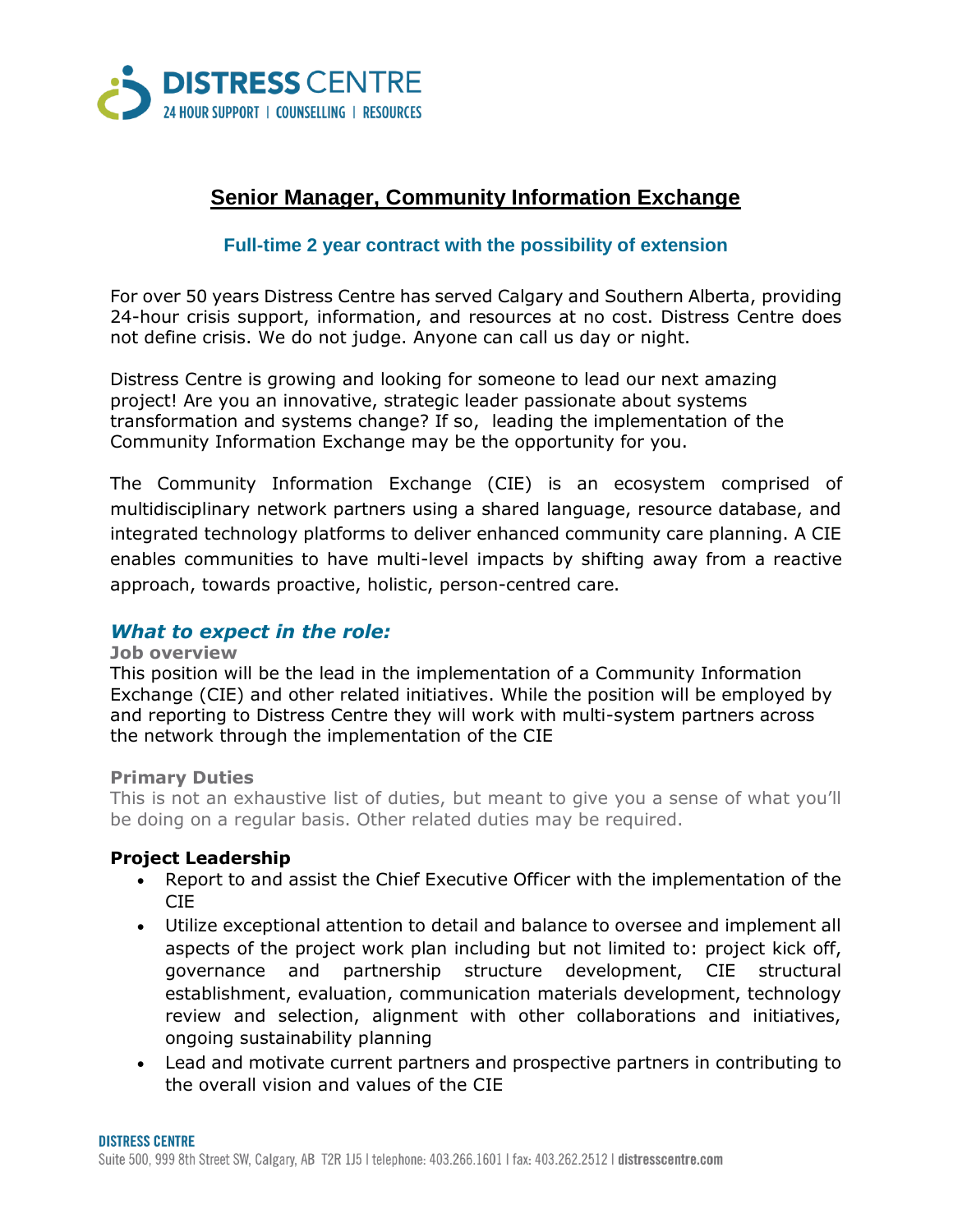

- Oversee quality assurance processes and accountabilities for all partners
- Monitor outcome data and utilize it to inform project development and decisionmaking
- Lead funding reports for CIE and lead or support with all proposals related to CIE
- Prepare project budgets; monitor project spending
- Develop a strong working knowledge of the CIE and related components
- Participate in collective CIE work nationally and across North America
- Provide leadership to related initiatives as they arise throughout the project period

# **Partnership Management**

- Invest in relationship building with each partner and potential partner in the current ecosystem and as it grows
- Provide responsive and tailored support to all partners and their unique needs in the initiative
- Provide excellent and clear communication to all partners with regular updates and other important information
- Engage partners in decision making where needed
- Foster a culture of energy, passion, and dedication across the collaborative

# **Staff/Consultant Oversight and Support**

- Oversee and support hiring, onboarding, and performance management of project staff
- Lead the RFP development, selection and oversight of project consultants in collaboration with network partners

# **Promotions**

- Lead the development of communication materials, in partnership with network partners locally and nationally
- Implement creative thinking around promotional efforts to engage stakeholders, partners, and community members
- Support and implement communication strategies related to the initiative

# **Agency Leadership**

- Participate in developing and implementing the strategic direction of Distress Centre Calgary System Leadership Pillar
- Coordinate with the Chief Executive Officer regarding service delivery, administrative and community issues;
- Provide general leadership functions as well as coverage across the agency when required.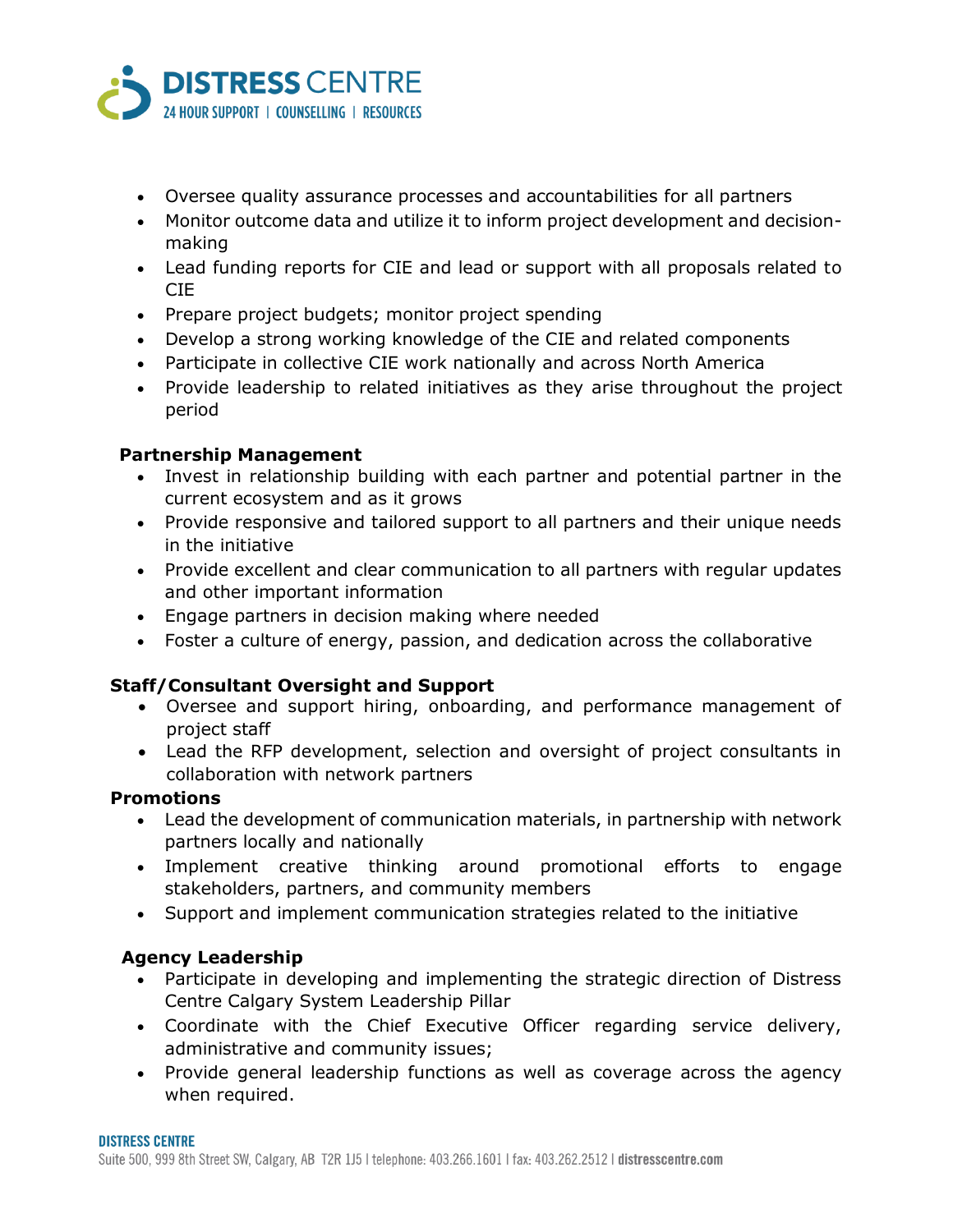

#### **Hours of work and location**

This position is 35 hours per week. General working hours are 9am – 5pm, however we ask for some flexibility to work the occasional evening and weekend as needed.

# *What you bring to the role:*

**Qualifications/Experience**

- Graduate degree in related field.
- 5 years leadership experience
- Extensive experience in partnership work, collaboration and network leadership is required
- Previous experience with writing funding proposals/reports
- Familiarity with data sharing and privacy implications, client information databases, data collection and outcomes reporting
- Core Brain Story Certification through Alberta Family Wellness Initiative an asset

#### **Skills/Abilities:**

- Ability to think strategically.
- Excellent communication, including written, public speaking, and presentation skills
- Comfort with learning new technology and ability to support others in doing so

**Core Competencies:**

- **Client/Service Centred Work** you make clients the ultimate focus of our agency, team, and individual choices and actions.
- **Partnerships, Relationships, & Teamwork** you build and maintain productive, collaborative working relationships within and across groups, both internally and externally, to accomplish our common goals.
- **Growth Mindset/Learning** you actively identify new areas for learning and take advantage of opportunities to learn in whatever form they come. You apply your newly gained knowledge in your jobs and share these skills with others.
- **Communication** you clearly convey information and ideas through a variety of media in a way that engages the audience and helps them to understand and inviting dialogue and inciting action where appropriate.
- **Diversity, Equity & Inclusion** we build and sustain an inclusive work environment where all individuals are welcomed, supported, respected, and valued for their unique experiences, perspectives, talents, and contributions.
- **Change Management** you maintain your team and personal effectiveness when being impacted by changes within the organization.
- **Self-Management** you take responsibility for yourself and your actions.

**Other Requirements:**